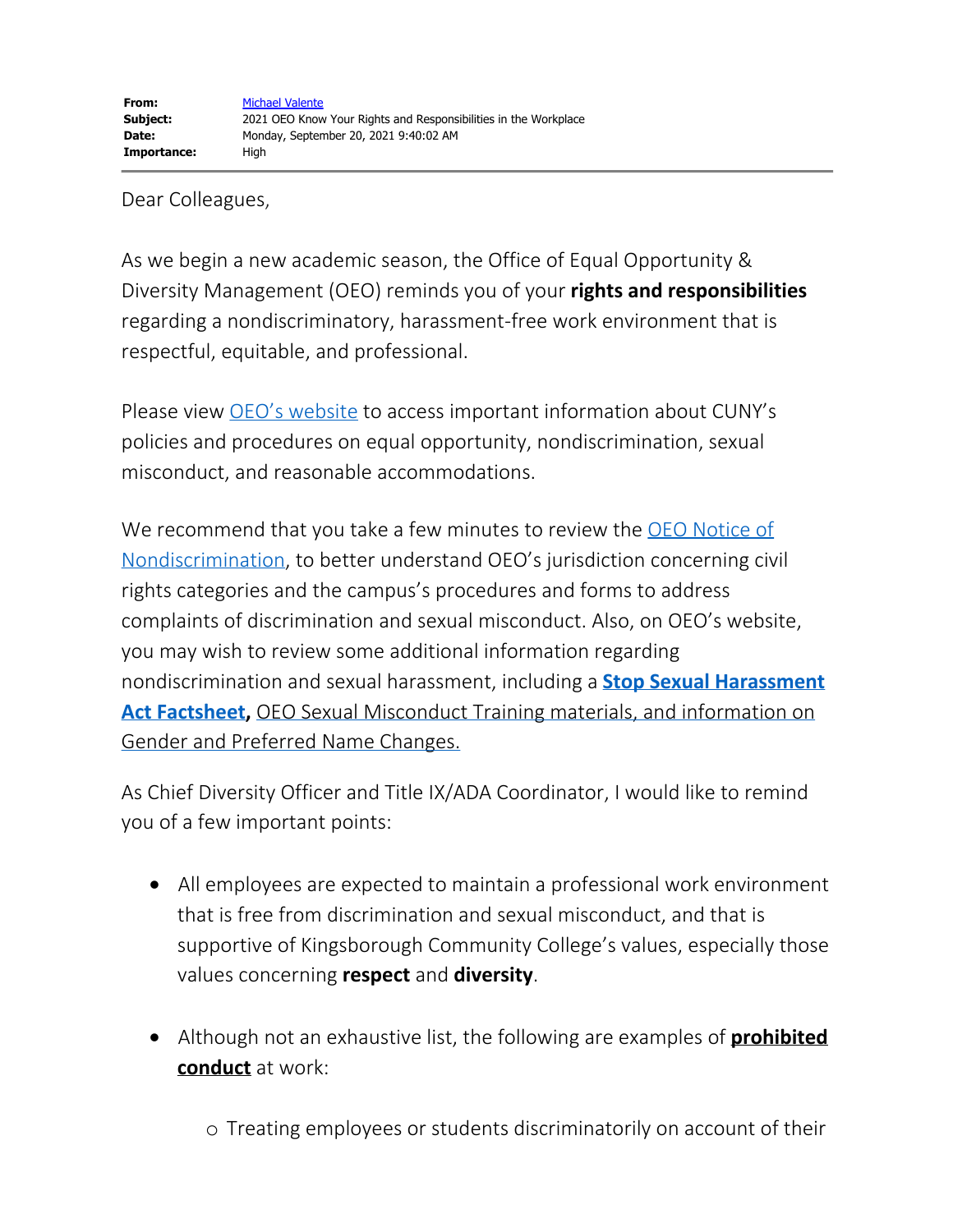age, race, religion, national origin, disability, gender, sexual orientation, or gender identity

- o Making fun of someone's accent, English language skills, or immigration/undocumented status
- o Using derogatory words or slurs regarding someone's age, race, religion, national origin, disability, gender, sexual orientation, or gender identity
- o Inappropriate or nonconsensual touching of a sexual nature
- o Any form of sexual harassment, including harassment based on one's gender, sexual orientation, or gender identity
- o Mocking someone's religious beliefs or disability status.
- All employees are required, by law, to complete **E-SPARC**, an online sexual harassment training module, each and every year. Please contact Human Resources if you have not successfully completed this mandatory course.
- Employees who experience discrimination or sexual misconduct, including sexual harassment, gender-based harassment, or sexual violence, may bring their complaints directly to OEO. Our office investigates these complaints in a fair and impartial manner and, in cooperation with other offices, can provide you with supportive services and assistance, if warranted.
- Certain employees, including managers and supervisors, are deemed "responsible employees" and are required to report sexual misconduct instances to OEO. Sexual harassment is a form of employee misconduct, and an employee who engages in such conduct, or a manager or supervisor who knowingly allows such behavior to continue, shall be subject to discipline in accordance with applicable rules, policies and collective bargaining agreements. Managers and supervisors are also required to report discrimination matters to OEO.
- Retaliation is strictly prohibited for reporting or opposing discrimination or sexual misconduct, cooperating or participating in an OEO